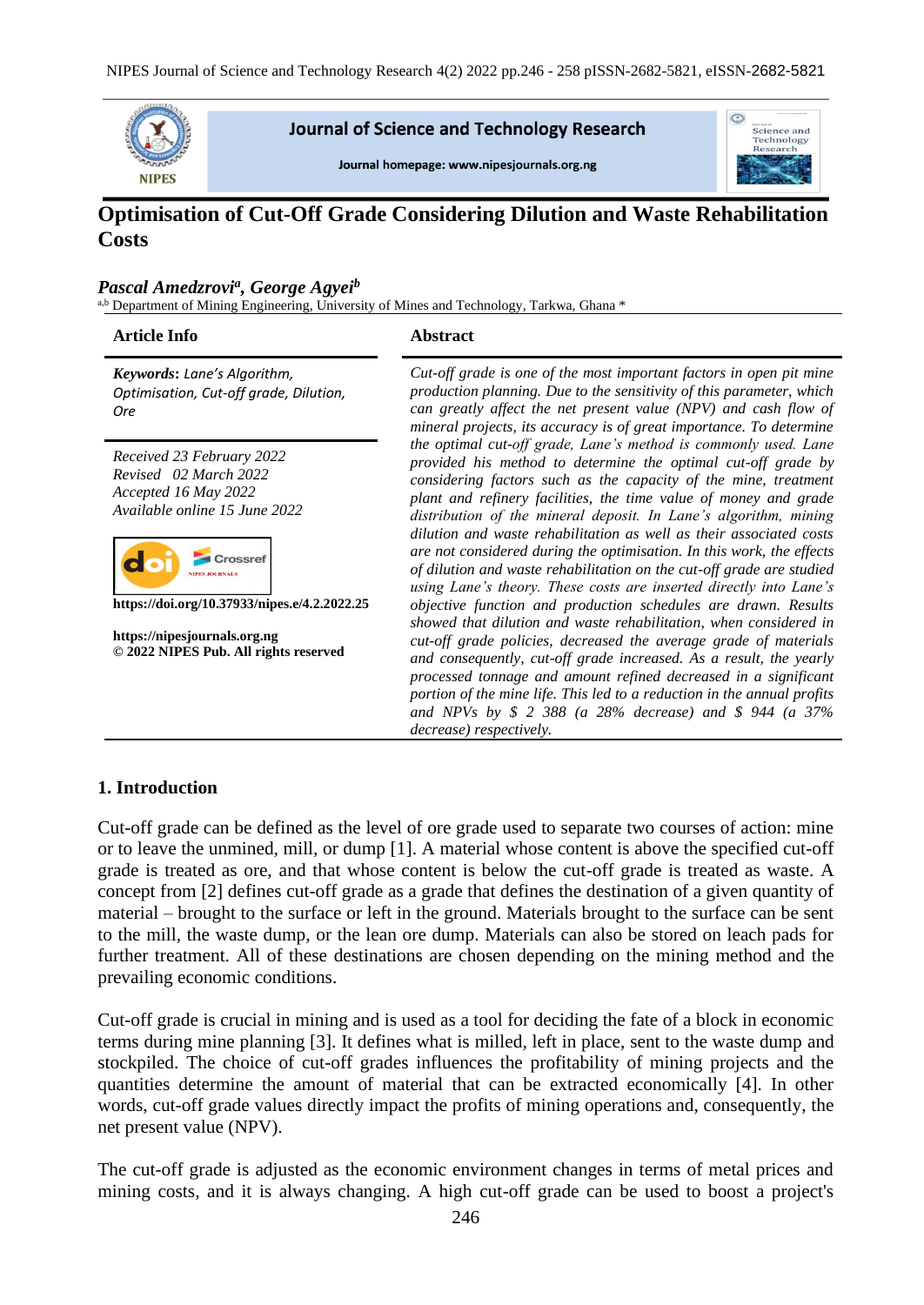short-term profitability and net present value (NPV), potentially increasing the benefit to shareholders and other financial stakeholders, such as the government and local communities [5].

However, increasing the cut-off grade is likely to shorten the mine's life. This could have several consequences on the mine and other stakeholders at large. A shorter mine life can reduce timedependent opportunities, such as price cycles. A shorter mine life can also have a more significant socioeconomic impact due to decreased long-term employment and benefits to employees and local communities.

Increased cut-off grades may reduce political risk by ensuring a higher financial return in a shorter period. When commodity prices rise, the cut-off grade may be raised to strengthen the company's financial position and reduce the risk of failure when commodity prices go down [5].

On the other hand, during periods of high prices, cut-off grades may be reduced to increase mine life and allow for storage of high-grade materials to maintain a good profit level when commodity prices fall. Economic or technical performance criteria imposed by bank loans and other financial institutions may also constrain cut-off grades [5].

In all cases, considering the dependence on economic parameters such as metal price, mining and milling costs, and other fundamental issues, the selection of cut-off grades to maximise NPV over the life of mine becomes very critical [6]. The objective most widely accepted in cut-off grade optimisation studies is to maximise the NPV of future cash flows.

Cut-off grade theory dates as far as the early 1950s.Viewpoint in [7] bases economic cut-off grade as a function of only costs. He defined the cut-off grade as the lowest grade at which a parcel of material mined can pay for its costs.

However, [8] coined formulas that determine cut-off grades based on a break-even approach, and he introduced declining cut-off grade policies. This was followed by Lane's contribution, which captured the capacities of the various components of the mining system with the grade distribution and the different costs associated with mining.

Several works after Lane focused on modifying Lane's approach to suit current situations in the mining industry. A proposal in [1] came up with an approach similar to Lane's, with a slight difference in calculating the balancing cut-off grades.

Results from [[9] included the option of stockpile in applying cut-off grades to multimineral deposits. Proposals in [10] employed equivalent grade factors to determine the cut-off grades for multiple metal deposits in open pit mines. Suggestions from [11;12] modified Lane's algorithm by considering commodity price, cost escalation, and stockpiling options for mining two economic minerals.

The outcome of [13] also introduced an "optimisation factor" based on the generalised reduced gradient algorithm to maximise the NPV of a project. [14] optimised cut-off grades by modifying Lane's cut-off grade theory with mixed-integer linear programming. Rehabilitation cost analysis in [15] determined that the costs of mining and dumping waste constitute a portion of the rehabilitation costs and must thus be included in the cut-off grade calculation.

Variable capacities determination in open pit in[16] proposed an algorithm investigating the concept of variable capacities on the three major limiting factors: mine, mill, and market. Their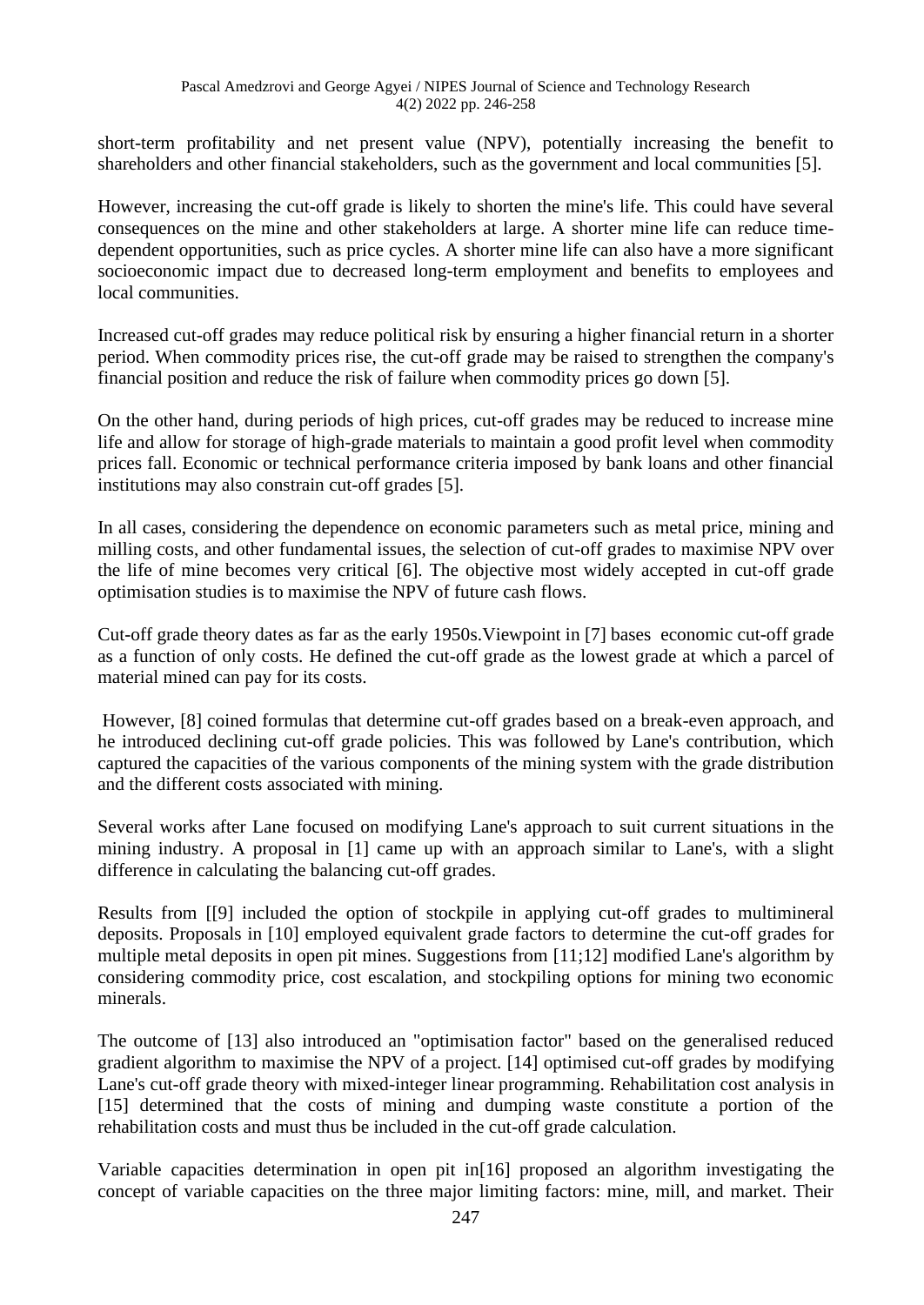method attempts to improve Lane's original algorithm by calculating mining, processing, and market capacities as variable parameters. A heuristic approach to stochastic cut-off grade optimisation in [17] successfully applied Lane's theory to a mine with multiple processing streams. An outcome in [18] also showed that the Lane's algorithm could yield much more realistic cut-off grades when dilution is considered.

Given the significant negative impacts of dilution and other environmental policies like waste rehabilitation on the entire mining process and its parameters, it is important to consider these components and their costs during the cut-off grade optimization process. It is the objective of this paper to determine the optimum cut-off grade with consideration to dilution and waste rehabilitation cost.

# **2. Materials and Method**

## **2.1 Lane's Algorithm**

In 1964, Kenneth F. Lane presented a seminar paper entitled "choosing the optimal cut-off grade", in which he developed an algorithm for cut-off optimisation [19]. It has been applied in various software packages like Maptek Evolution<sup>®</sup> and Whittle  $4X^{\circledast}$ . This algorithm has been used as the basis for most research works in optimising cut-off grades. Cut-off grade optimisation based on Lane's algorithm divides a mining system into three (3) stages, namely: mining stage, milling stage (processing stage) and refinery stage.

Each stage is associated with a cost and a limiting capacity. Lane finds six (6) cut-off grades as candidates for finding the optimised cut-off grade. These six (6) cut-off grades comprise three (3) limiting cut-off grades by economics and the other three (3) cut-off grades by balancing operations.

Lane uses sorting and middle-value criteria to select the optimum cut-off grade among these six (6) cut-off grades. Given the optimum, the yearly profits and net present value (NPV) can be obtained. It is worth mentioning that the chosen cut-off grade affects profits and net present value (NPV) of operations hence maximisation of the NPV, Lane's objective. The profit equation according to Lane is as follows [19:

$$
P = (s - r)Q_r - cQ_c - mQ_m - fT
$$
 (1)

The cost of dilution and waste rehabilitation would be incorporated into Lane's algorithm. In this case, unlike Lane's method,  $Q_c$  is not solely determined by the grade; rather, the grade and dilution work together to determine  $Q_c$  and  $Q_r$ . Also, the rehabilitation cost applies to all materials that are dumped as waste  $(Q_m - Q_c)$ . With the parameters already defined, the basic equations are given below. The new total cost Tc is defined in Equation (2) as:

$$
Tc = mQ_m + cQ_c + rQ_r + fT + h(Q_m - Q_c) + c_DQ_c + r_DQ_r
$$
 (2)

where,

 $h =$  the rehabilitation cost, which is the cost per ton of rehabilitating material of a particular rock type after it has been dumped as waste.

 $c<sub>D</sub>$  = additional costs incurred as a result of dilution in terms of dollars per ton milled.

 $r_D$  = dilution costs in terms of dollars per unit of product incurred at the product and selling stages.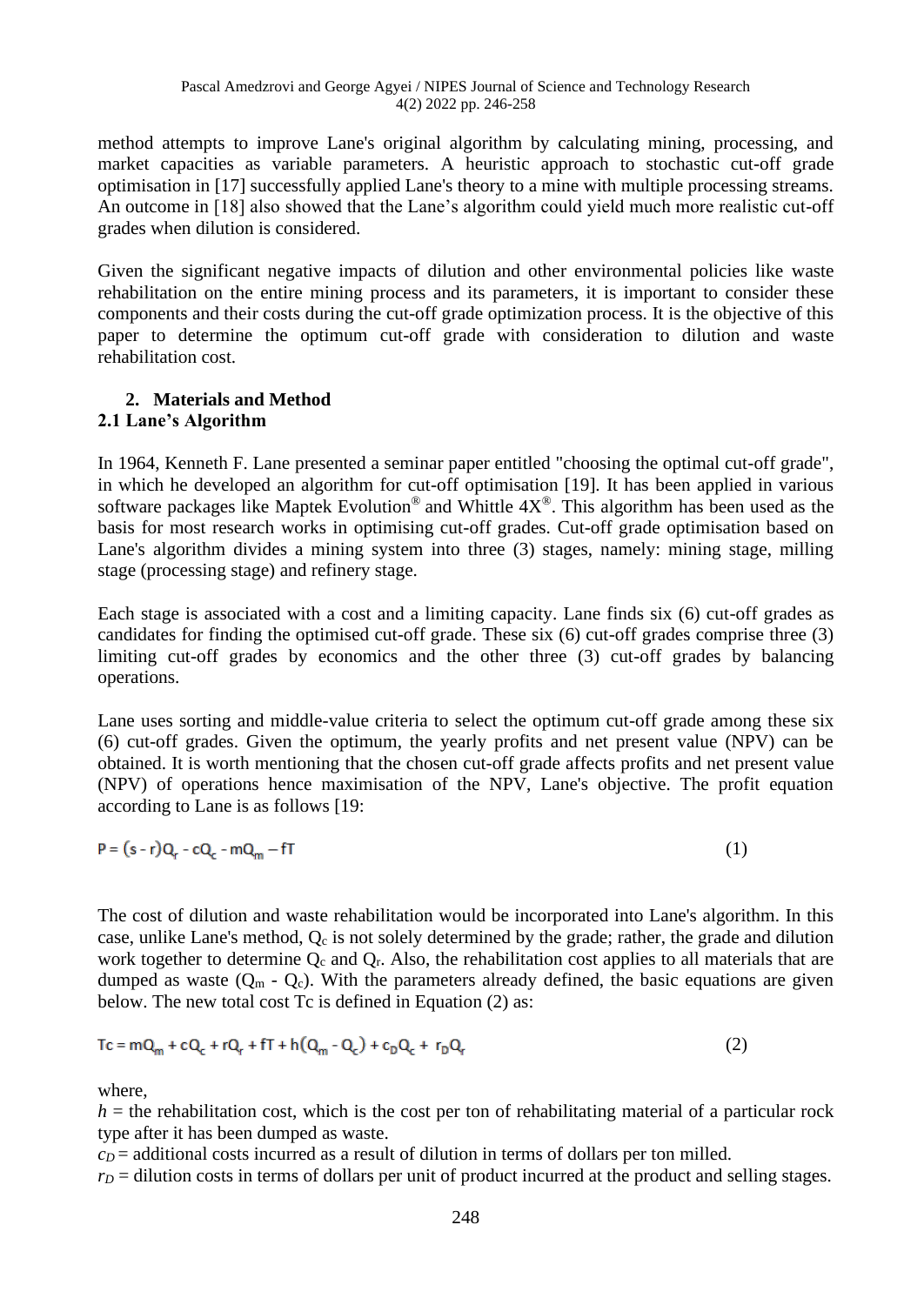Rearranging the terms in Equation (2) results in Equation (3) as:

$$
Tc = (m + h)Q_m + (c + c_D)Q_c + (r + r_D)Q_r + fT
$$
\n(3)

The revenue R, is given as

$$
R = sQ_r \tag{4}
$$

Profit given as  $P =$  Revenue(R) - Total Cost (Tc) is expressed in Equation (5) as:

$$
P = sQ_r - ((m + h)Q_m + (c + c_p)Q_c + (r + r_p)Q_r + fT))
$$
\n(5)

Grouping the terms results in Equation (6).

$$
P = (s - r - r_D)Q_r - (c + c_D)Q_c - (m + h)Q_m - fT
$$
\n(6)

#### **Net Present Value Maximisation**

In today's mining operations, the objective of cut-off grade optimisation is to maximise the NPV. The objective function of the optimisation process with regard to the NPV maximisation proposed by Lane is given as follows:

$$
v = (s-r)Q_r - cQ_c - mQ_m - fT - VdT
$$
 (7)

Accounting for dilution and waste rehabilitation costs results in Equation (8) as:

$$
v = (s - r - r_D)Q_r - (c + c_D)Q_c - (m + h)Q_m - T(f + Vd)
$$
\n(8)

Therefore, taking each operation as the limiting constraint in Equation (8), the resulting equations are given in Equations (9, 10 and 11) as:

$$
v_m = (s - r - r_D)Q_r - (c + c_D)Q_c - (m + h + \frac{r + \nu d}{M})Q_m
$$
\n(9)

$$
v_c = (s - r - r_D)Q_r - (m + h)Q_m - (c + c_D + \frac{r + v_0}{c})Q_c
$$
\n(10)

$$
v_r = (s - r - r_D - \frac{r + v_0}{R}) Q_r - (c + c_D) Q_c - (m + h) Q_m
$$
\n(11)

The curve  $v_m$  represents the increase in NPV due to the mine being a bottleneck in the system, and the grade at which  $v_m$  is maximum corresponds to the mine limiting cut-off grade  $(g_m)$ . The curve v<sup>c</sup> represents the increase in NPV due to the concentrator being a bottleneck in the system, and the grade at which  $v_c$  is maximum corresponds to the mill limiting cut-off grade (gc). The curve  $v_r$ represents the increase in NPV due to the refinery being a bottleneck in the system, and the grade at which  $v_r$  is maximum corresponds to the refinery or market limiting cut-off grade  $(g_r)$ . All plots have upward convexity [6]. Lane's cut-off policy generates a cut-off grade policy for the whole mine life. Every year, it shows optimum cut-off grade  $(G)$ , quantities  $(Q_m, Q_c \text{ and } Q_r)$ , profit; and NPV. This is done through an iterative process until the value V converges.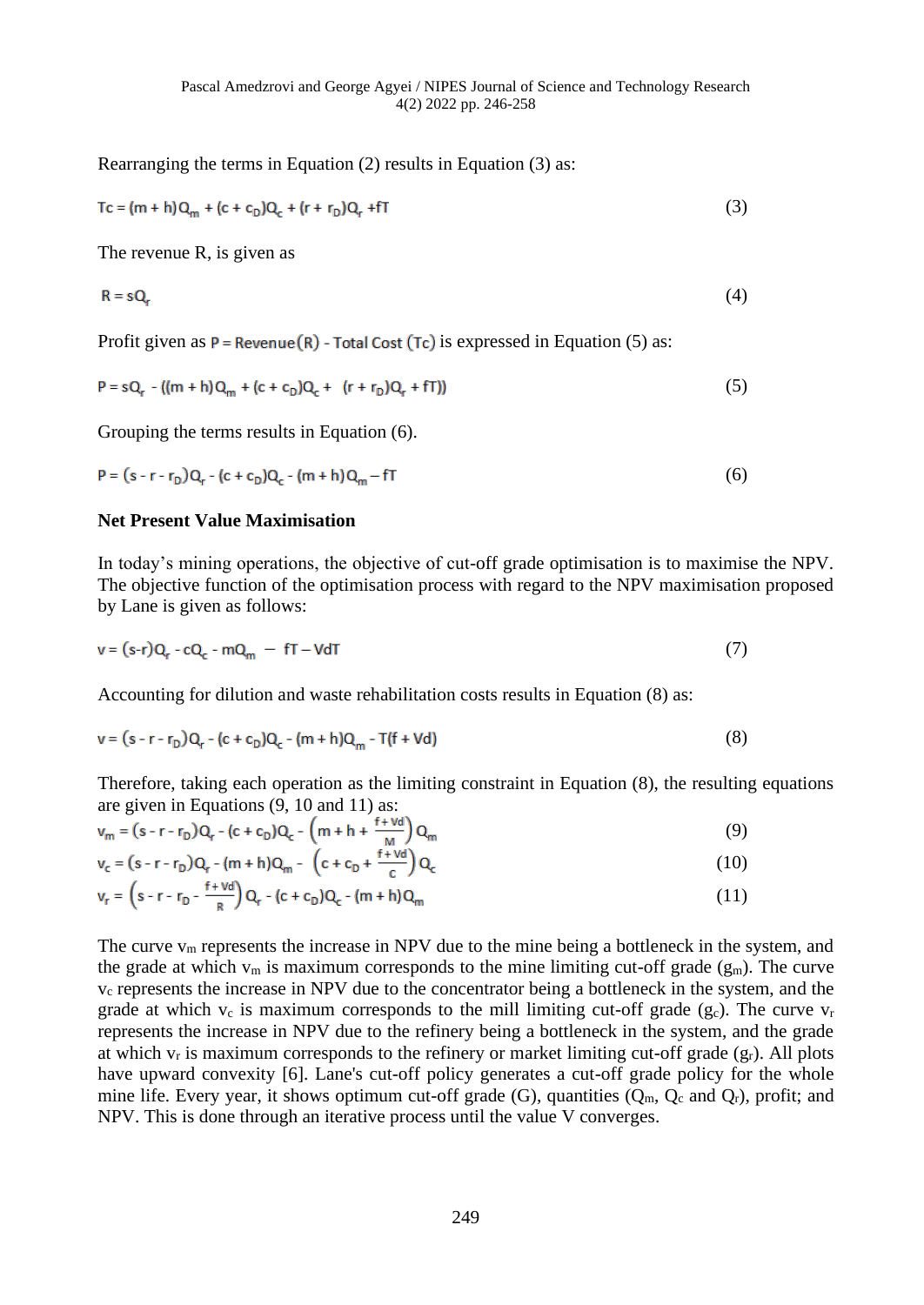Pascal Amedzrovi and George Agyei / NIPES Journal of Science and Technology Research 4(2) 2022 pp. 246-258



**Figure 1 vm, v<sup>r</sup> and v<sup>c</sup> as a Function of g, Source: [20]**



**Figure 2 Choosing the Optimum Cut-off in Lane's Model, Source: [20]**

## **4.1 Data Collection**

To show the effect of dilution and waste rehabilitation costs on the optimum cut-off grade in this section, an example data from [2] is used. A final pit that contains 1000 tonnes of materials was superimposed on a mineral inventory, and the result is shown in Table 1.

| <b>Grade Categories (grams/Tonne)</b> | Quantity $(Q)$ |               |
|---------------------------------------|----------------|---------------|
| <b>From</b>                           | T <sub>o</sub> | <b>Tonnes</b> |
| $\boldsymbol{0}$                      | 0.1            | 100           |
| 0.1                                   | 0.2            | 100           |
| 0.2                                   | 0.3            | 100           |
| 0.3                                   | 0.4            | 100           |
| 0.4                                   | 0.5            | 100           |
| 0.5                                   | 0.6            | 100           |
| 0.6                                   | 0.7            | 100           |
| 0.7                                   | 0.8            | 100           |
| 0.8                                   | 0.9            | 100           |
| 0.9                                   | 1.0            | 100           |
| $Q_m$                                 |                | 1000          |

|  |  |  | <b>Table 1 Initial Mineral Inventory</b> |
|--|--|--|------------------------------------------|
|--|--|--|------------------------------------------|

**(Source: [2]**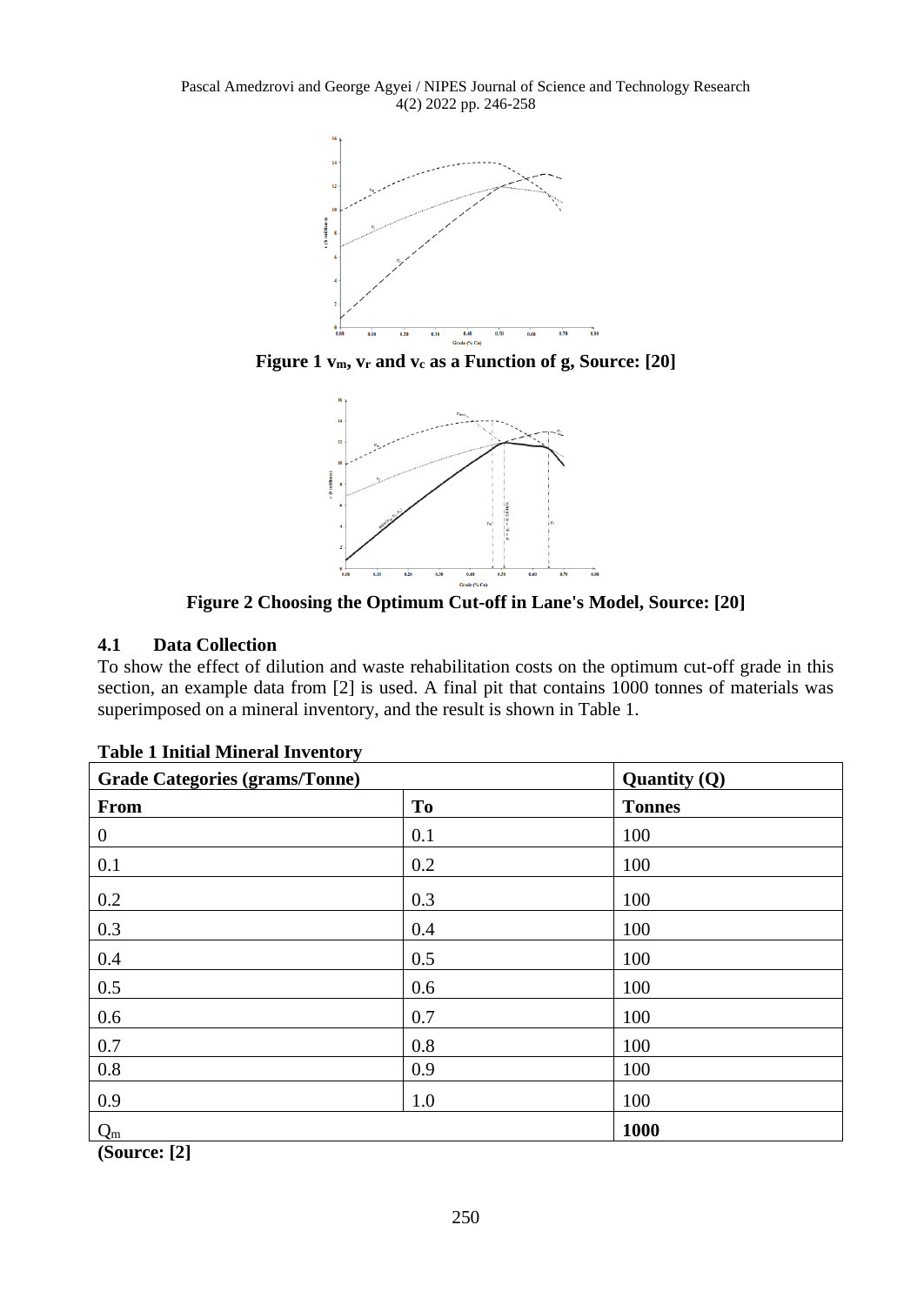The economic parameters and operational capacities applicable at the time of evaluation are also given in Table 2.

| таріс 2 перионне і атаність ана Ореганонаг Сарасніев |               |                 |  |  |  |  |
|------------------------------------------------------|---------------|-----------------|--|--|--|--|
| <b>Parameter</b>                                     | <b>Symbol</b> | <b>Value</b>    |  |  |  |  |
| <b>Price</b>                                         |               |                 |  |  |  |  |
| Price of Commodity                                   | S             | \$25/gram       |  |  |  |  |
| <b>Capacities</b>                                    |               |                 |  |  |  |  |
| Mining Capacity                                      | M             | 100 tonnes/year |  |  |  |  |
| Processing Capacity                                  | $\mathcal{C}$ | 50 tonnes/year  |  |  |  |  |
| <b>Refining Capacity</b>                             | $\mathbf R$   | 40 tonnes/year  |  |  |  |  |
| <b>Costs</b>                                         |               |                 |  |  |  |  |
| Mining cost                                          | m             | \$1/tonne       |  |  |  |  |
| Processing cost                                      | $\mathbf c$   | \$2/tonne       |  |  |  |  |
| <b>Refining Cost</b>                                 | r             | \$5/tonne       |  |  |  |  |
| <b>Fixed Cost</b>                                    | f             | \$300/year      |  |  |  |  |
| <b>Percentages</b>                                   |               |                 |  |  |  |  |
| Recovery                                             | $\mathbf{V}$  | 100%            |  |  |  |  |
| Discount                                             | d             | 15%             |  |  |  |  |

**Table 2 Economic Parameters and Operational Capacities**

The basic objective of optimising cut-off grades is to maximise the NPV of the mining system, as discussed earlier. To maximise NPV, one must maximise the increase in present values  $(v_m, v_c)$ and  $v_r$ ) as derived in Equations (9, 10 and 11).

For a dilution factor of 10%, 100 tons of waste material will be added to the volume of material that will be mined (assuming that the waste material's grade is zero). The new grade distribution as a result of dilution is shown in Table 3.

| <b>Grade Categories (grams/Tonne)</b> | Quantity $(Q)$ |               |
|---------------------------------------|----------------|---------------|
| <b>From</b>                           | T <sub>0</sub> | <b>Tonnes</b> |
| $\theta$                              | 0.09           | 100           |
| 0.09                                  | 0.18           | 100           |
| 0.18                                  | 0.27           | 100           |
| 0.27                                  | 0.36           | 100           |
| 0.36                                  | 0.45           | 100           |
| 0.45                                  | 0.54           | 100           |
| 0.54                                  | 0.63           | 100           |
| 0.63                                  | 0.72           | 100           |
| 0.72                                  | 0.81           | 100           |
| 0.81                                  | 0.90           | 100           |
| 0.90                                  | 0.99           | 100           |
| Qm                                    | 1100           |               |

**Table 3 Initial Mineral Inventory Due to Dilution**

### **Determining the Cut-off Grade Policy for Various Years**

Cut-off grades are optimised assuming that all costs incurred by dilution at the concentrating and refining stages ( $c<sub>D</sub>$  and  $r<sub>D</sub>$ ) are 10% of the initial concentration and refining costs. Waste rehabilitation cost is assumed to be \$ 0.5/tonne.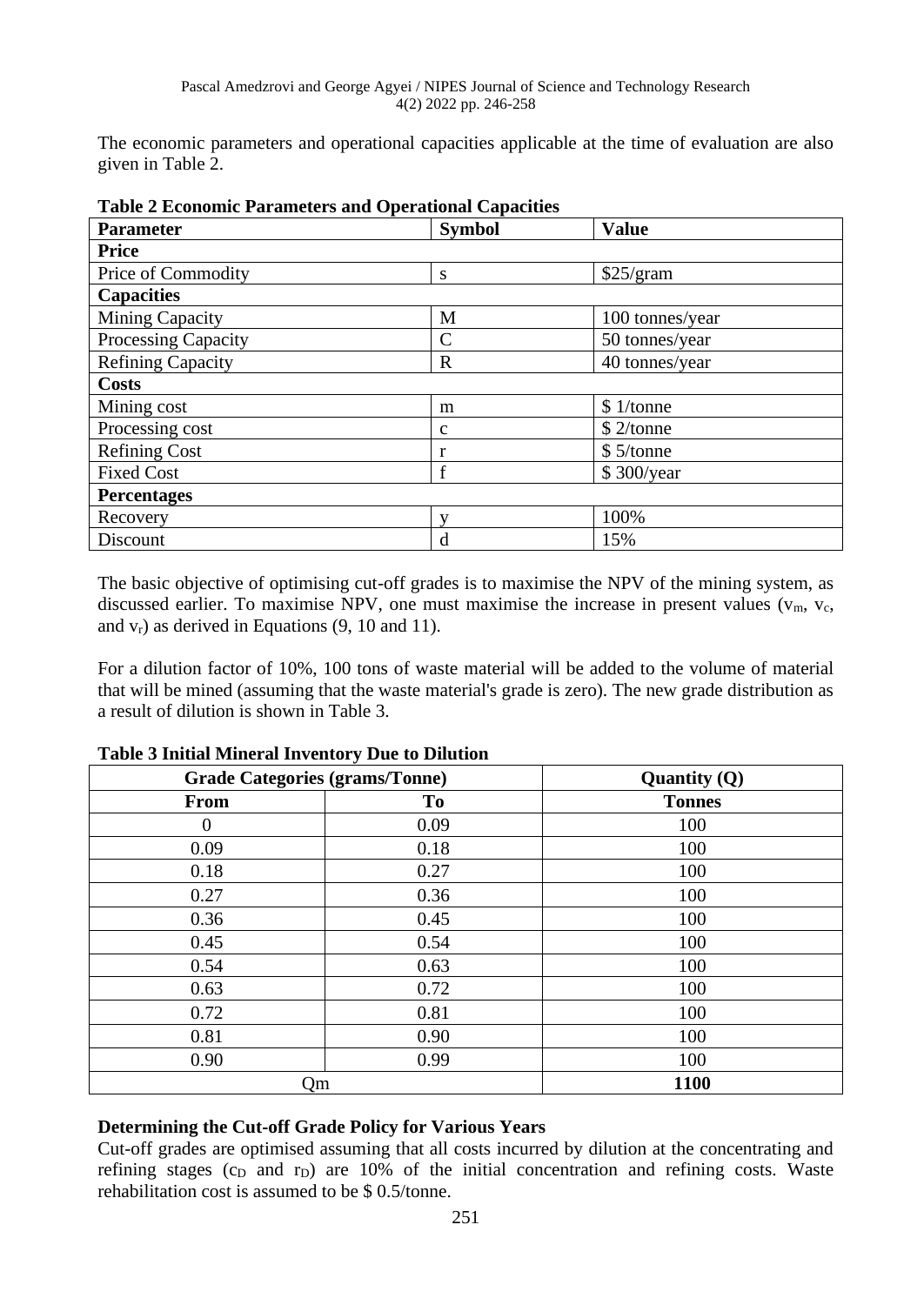An initial iteration is performed where the value of V is set to 0, and  $v_m$ ,  $v_c$ , and  $v_r$  are plotted as a function of the cut-off grade. The results are displayed in Table 4 and Figure 3

| THE THIS IS THE THE TERM OF THE CHANGE OF STRUCK THE TERM IS THE TERM OF THE TERM OF THE TERM IS THE TERM OF THE TERM OF THE TERM OF THE TERM OF THE TERM OF THE TERM OF THE TERM OF THE TERM OF THE TERM OF THE TERM OF THE |                         |         |         |                         |         |      |                         |
|------------------------------------------------------------------------------------------------------------------------------------------------------------------------------------------------------------------------------|-------------------------|---------|---------|-------------------------|---------|------|-------------------------|
| g                                                                                                                                                                                                                            | <b>g</b> <sub>avg</sub> | $Q_{m}$ | $Q_{c}$ | $\mathbf{Q}_\mathbf{r}$ | $Vm$    | Vc   | $\mathbf{v}_\mathbf{r}$ |
| $\overline{0}$                                                                                                                                                                                                               | 0.5                     | 1000    | 1000    | 500                     | 4000    | 1000 | 3250                    |
| 0.1                                                                                                                                                                                                                          | 0.55                    | 1000    | 900     | 495                     | 4100    | 1700 | 3387.5                  |
| 0.2                                                                                                                                                                                                                          | 0.6                     | 1000    | 800     | 480                     | 4000    | 2200 | 3400                    |
| 0.3                                                                                                                                                                                                                          | 0.65                    | 1000    | 700     | 455                     | 3700    | 2500 | 3287.5                  |
| 0.4                                                                                                                                                                                                                          | 0.7                     | 1000    | 600     | 420                     | 3200    | 2600 | 3050                    |
| 0.5                                                                                                                                                                                                                          | 0.75                    | 1000    | 500     | 375                     | 2500    | 2500 | 2687.5                  |
| 0.6                                                                                                                                                                                                                          | 0.8                     | 1000    | 400     | 320                     | 1600    | 2200 | 2200                    |
| 0.7                                                                                                                                                                                                                          | 0.85                    | 1000    | 300     | 255                     | 500     | 1700 | 1587.5                  |
| 0.8                                                                                                                                                                                                                          | 0.9                     | 1000    | 200     | 180                     | $-800$  | 1000 | 850                     |
| 0.9                                                                                                                                                                                                                          | 0.95                    | 1000    | 100     | 95                      | $-2300$ | 100  | $-12.5$                 |

**Table 4**  $v_m$ **,**  $v_c$  **and**  $v_r$  **as a Function of Cut-off Grades For Year 1 (V-0)** 



**Figure 3 Choosing Optimum Cut-off Grade for Year 1 (Initial Iteration, V=0)**

The optimum cut-off grade is the grade at which the optimum curve is maximum, thus at 0.425 g/t. Using Table 3, the tonnes of ore  $(T_0)$ , tonnes of waste  $(T_w)$ , stripping ratio (S.R) and average grade (g<sub>avg</sub>) are calculated at the chosen cut-off, thus 0.425 g/t. The NPV obtained is \$ 816.55. This new value of V (\$ 816.55) is used to calculate the optimal cut-off grade with the corresponding quantities and the total NPV in the first iteration.

The value of V is set to \$ 816.55, and  $v_m$ ,  $v_c$ , and  $v_r$  are again plotted as a function of cut-off grade. The process is repeated over and over again until the NPV converges, thus the calculated V becomes the same as the NPV in the previous iteration.

The next step is to adjust the grade tonnage distribution curve and find the optimum cut-off grades for the subsequent years. The process is repeated until the whole deposit is depleted. The production schedule obtained is given in Table 6 as against that from the original Lane's algorithm in Table 5.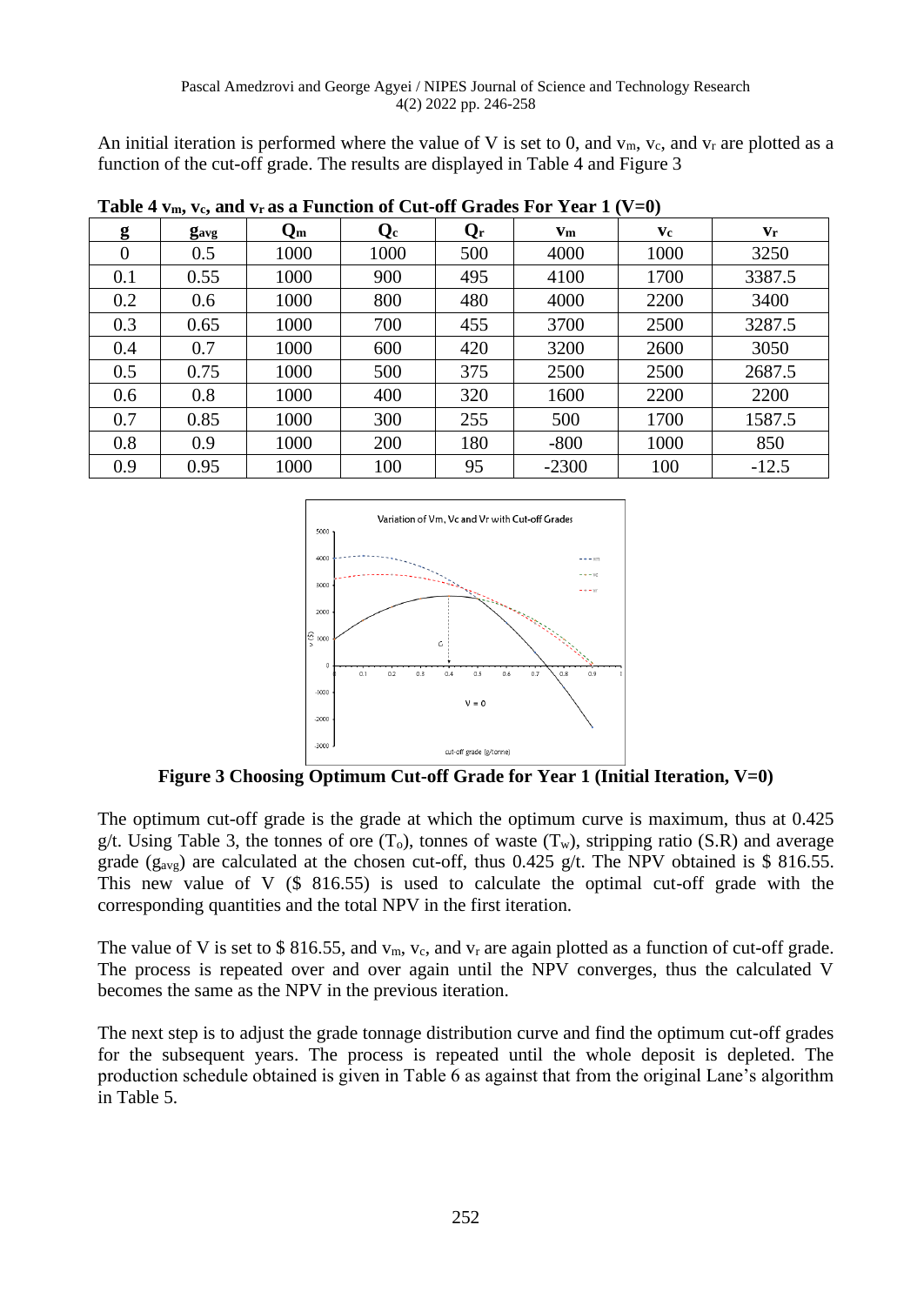| Year           | Cut-off grade $(g/t)$ | $Q_m(t)$ | $Q_c(t)$ | Avg Grade $(g/t)$ | $Q_{r}(g)$ | Profit $(\$)$ | $NPV$ $(\$)$ |
|----------------|-----------------------|----------|----------|-------------------|------------|---------------|--------------|
| 1              | 0.50                  | 100      | 50       | 0.75              | 37.5       | 250           | 1,255        |
| $\overline{2}$ | 0.50                  | 100      | 50       | 0.75              | 37.5       | 250           | 1 1 9 3      |
| 3              | 0.50                  | 100      | 50       | 0.75              | 37.5       | 250           | 1 1 2 2      |
| 4              | 0.50                  | 100      | 50       | 0.75              | 37.5       | 250           | 1 040        |
| 5              | 0.50                  | 100      | 50       | 0.75              | 37.5       | 250           | 946          |
| 6              | 0.50                  | 100      | 50       | 0.75              | 37.5       | 250           | 838          |
| 7              | 0.50                  | 100      | 50       | 0.75              | 37.5       | 250           | 714          |
| 8              | 0.49                  | 97       | 50       | 0.74              | 37.1       | 245.7         | 574          |
| 9              | 0.46                  | 93       | 50       | 0.73              | 36.55      | 238           | 417          |
| 10             | 0.44                  | 89       | 50       | 0.72              | 35.9       | 229           | 243          |
| 11             | 0.40                  | 21       | 12.6     | 0.70              | 8.8        | 55            | 53           |

**Table 5 Final Production Schedule from Lane's Algorithm**

**Source: [2]**

**Table 6 Final Production Schedule from Lane's Algorithm with Dilution and Waste Rehabilitation Cost**

| Year                    | Cut-off grade g/t) | $Q_m(t)$ | $Q_c(t)$ | <b>Avg Grade</b> | $Q_{r}(g)$ | <b>Profit</b> $(\$)$ | NPV(\$)    |
|-------------------------|--------------------|----------|----------|------------------|------------|----------------------|------------|
| $\mathbf{1}$            | 0.500              | 100.000  | 49.500   | 0.745            | 36.900     | 160.650              | 840.800    |
| $\boldsymbol{2}$        | 0.500              | 100.000  | 49.500   | 0.745            | 36.900     | 160.650              | 806.265    |
| 3                       | 0.500              | 100.000  | 49.500   | 0.745            | 36.900     | 160.650              | 766.550    |
| $\overline{\mathbf{4}}$ | 0.500              | 100.000  | 49.500   | 0.745            | 36.900     | 160.650              | 720.890    |
| 5                       | 0.500              | 100.000  | 49.500   | 0.745            | 36.900     | 160.650              | 668.371    |
| 6                       | 0.500              | 100.000  | 49.500   | 0.745            | 36.900     | 160.650              | 607.977    |
| 7                       | 0.500              | 100.000  | 49.500   | 0.745            | 36.900     | 160.650              | 538.524    |
| 8                       | 0.497              | 100.000  | 50.000   | 0.743            | 37.150     | 164.425              | 469.430    |
| 9                       | 0.483              | 97.400   | 50.000   | 0.736            | 36.800     | 161.500              | 376.612    |
| 10                      | 0.467              | 94.500   | 50.000   | 0.729            | 36.425     | 158.538              | 273.221    |
| 11                      | 0.450              | 91.667   | 50.000   | 0.720            | 36.000     | 154.495              | 156.594    |
| 12                      | 0.450              | 16.500   | 9.000    | 0.720            | 6.480      | $-189.730$           | $-218.190$ |

### **3. Results and Discussion**

Figure 4 shows a comparison of cut-off grades when dilution and waste rehabilitation costs are included in Lane's algorithm. The cut-off grades remained the same in the early parts of the mine life but decreased at a slower rate than Lane's approach. This is due to the opposing effects of dilution and waste rehabilitation costs.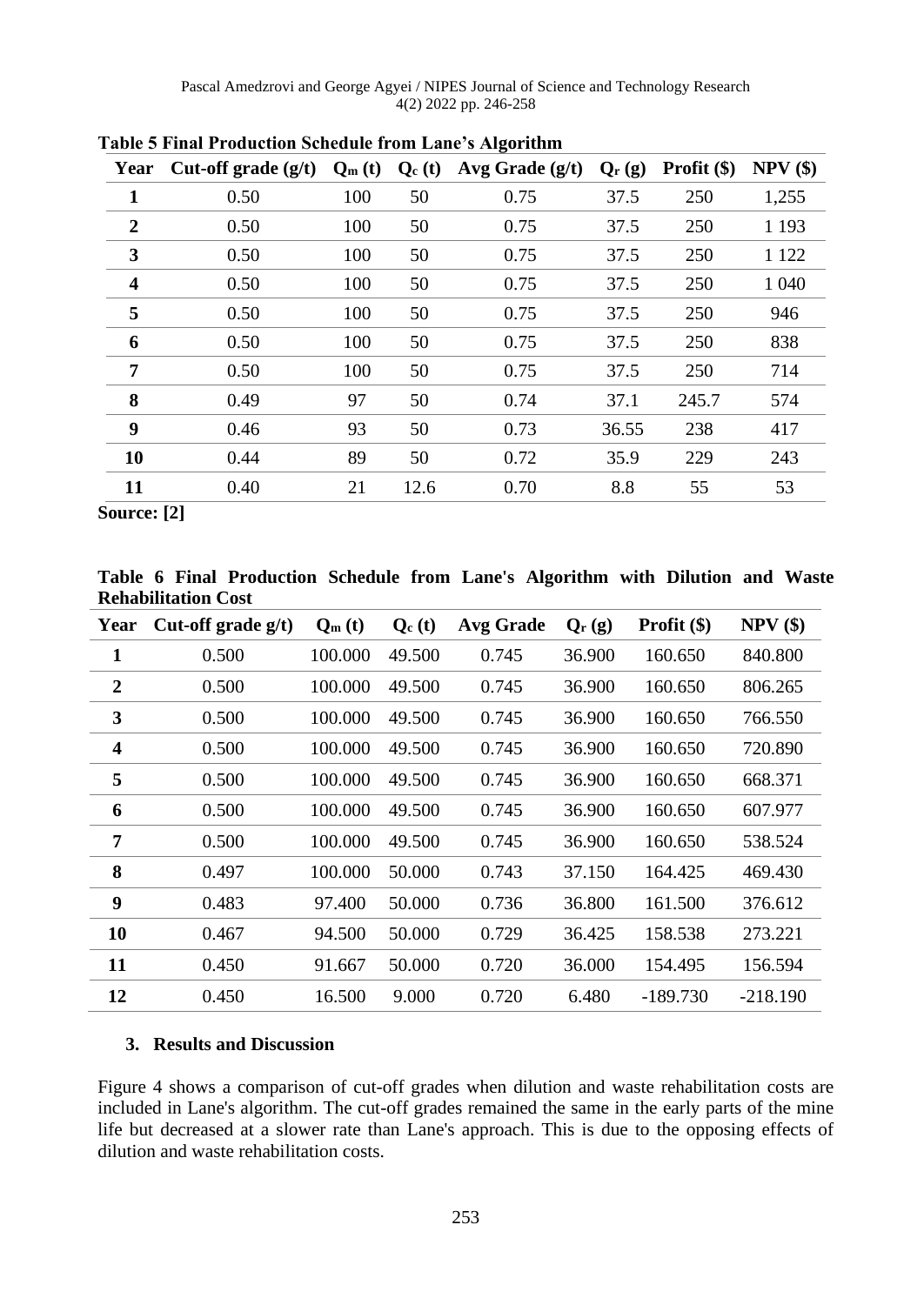Dilution increases the tonnage of materials to be mined and also decreases the average grade of a given parcel of material. To operate at the most profitable level, the cut-off grades have to be raised in order to cater for the extra cost of exploitation, loading, transportation, processing, waste dumping, and environmental issues. The algorithm therefore increases the cut-off grades as practically as possible so as to maximise the net present value. This reduces the quantity of materials sent the processing plant and increases materials dumped as waste.

Waste rehabilitation cost is also accompanied with each tonne of waste dumped. The effect of this cost is that it reduces the cut-off grade so as to reduce the quantity of materials that should be dumped as waste. Thus, penalizing waste dumping during cut-off grade optimisation makes it more economic to process materials at a reduced cut-off grade in order to reduce the amount of material dumped as waste. This forces the algorithm to decrease the cut-off grades as much as possible so as to reduce the amount of materials sent to the waste dump, as a result, more materials will be processed. The total amount of rehabilitation cost during and after ore extraction is decreased and the total achievable NPV of the project will increase.



**Figure 4 Yearly Cut-Off Grades**

Due to the opposing effects of the two parameters, the modified Lane's algorithm finds a trade-off that maximises the total net present value of the project. In effect, the cut-off grades remained the same in the first half of the mine life and increased for the modified Lane's approach in the final half. At the end of the mine life, the optimum cut-off grade was pegged at 0.45 g/t against 0.40 g/t in Lane's algorithm. The life of mine also increased by one year. This is due to the extra 100 tonnes of waste that was considered as a result of dilution. Figure 5 also shows the yearly quantities sent to the processing plant.



**Figure 5 Yearly Quantities Sent to the Plant**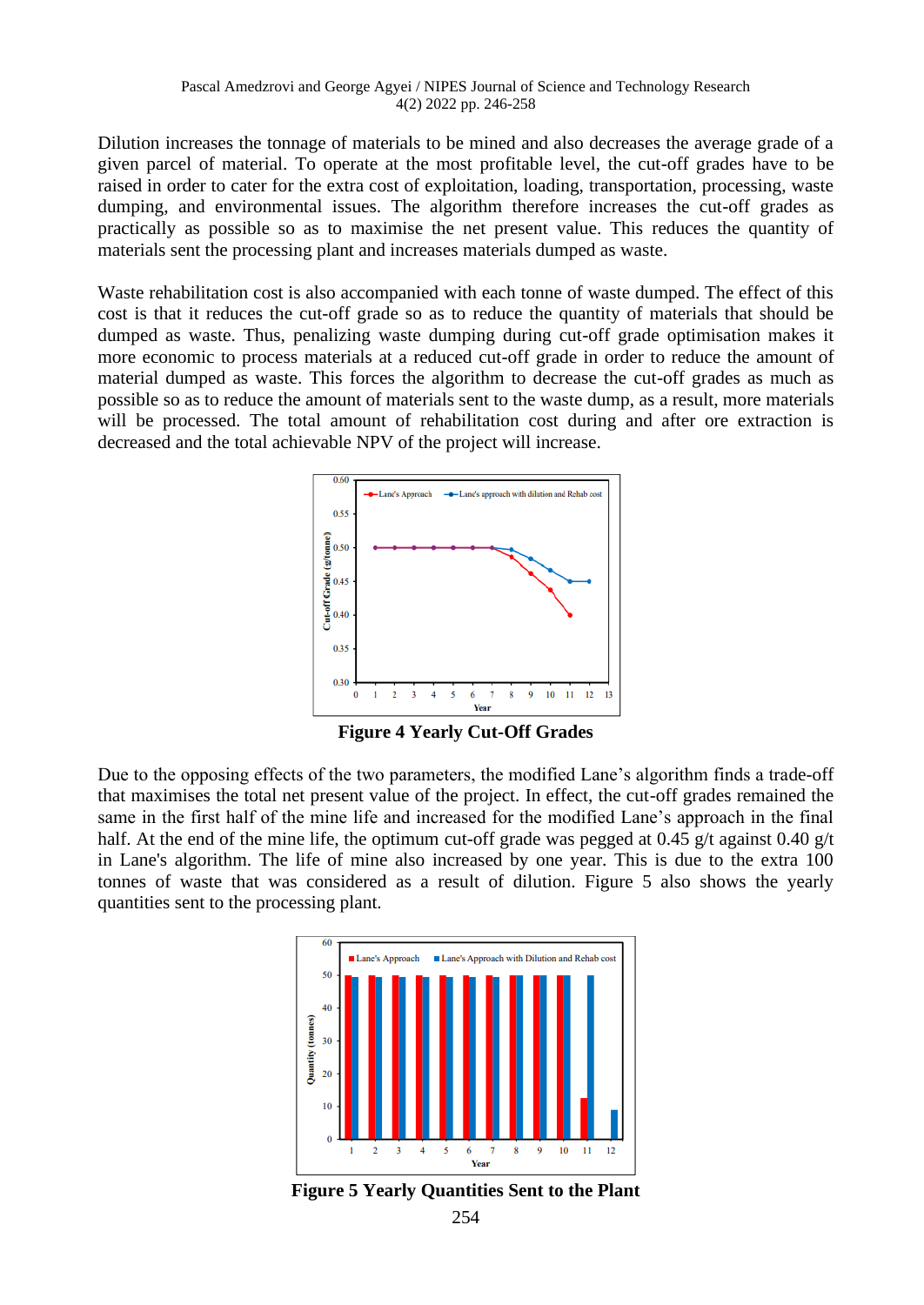Figure 6 shows a comparison of average grades when dilution and rehabilitation costs are included in Lane's algorithm. Due to dilution, the average grades of materials decreased in a significant portion of the mine life. At the later parts of the mine life, the average grades increased slightly above the ones recorded in Lane's algorithm. This decrease in average grades, accompanied by the constant cut-off grade in early part of the mine life, lead to a decrease in the quantities refined in those years as shown in Figure 7.



**Figure 6 Yearly Average Grades**



**Figure 7 Yearly Refined Quantities**

Figure 8 shows a comparison of NPVs when dilution and rehabilitation costs are included in Lane's algorithm. The NPV reduced from \$ 8 395 to \$ 6 007 due to dilution and rehabilitation costs as shown in Figure 8, thus dilution and rehabilitation costs reduced the NPV by \$ 2 388. This is as result of the extra costs associated with dilution and waste dumping. These two costs add up to the final production cost and therefore reduces profits for a given mineral inventory.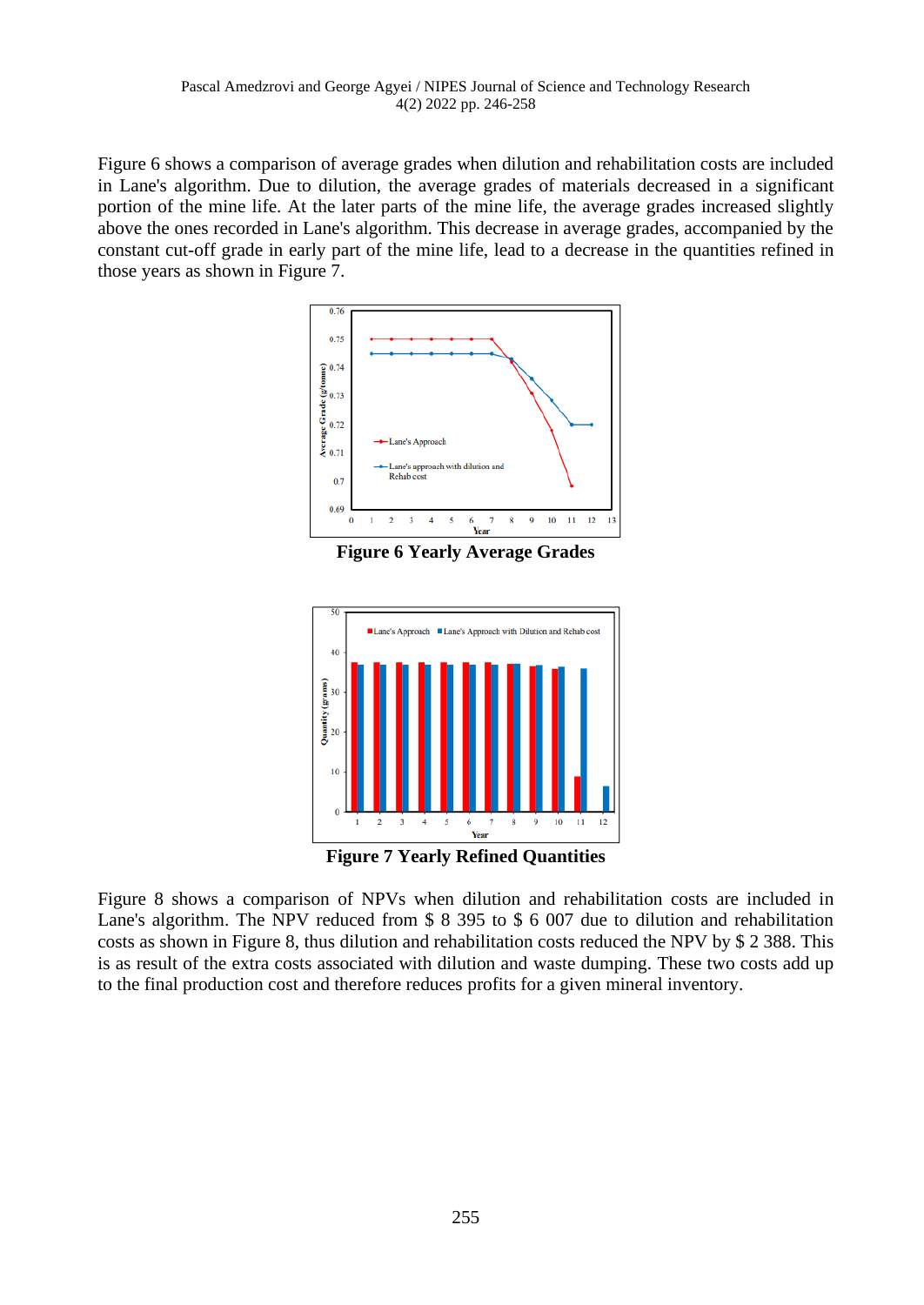#### Pascal Amedzrovi and George Agyei / NIPES Journal of Science and Technology Research 4(2) 2022 pp. 246-258



**Figure 8 Yearly NPVs**

In this paper the cost of dilution and waste rehabilitation are inserted into the optimisation process and a new mathematical model is developed based on Lane's method**.** The authors in [3] analysed computer aided cut-off grade based on Lane's algorithm using written codes that carried out the Lane approach as fast as possible. The author in [11] determined the optimum cut-off grade in two deposits based on Lane's original algorithm with emphasis on the link between supplies of ores from the mine to stockpiles and from stockpiles to the processing plants. However, results in [13] introduced generalised reduced gradient to Lane's algorithm to maximise the NPV of the hypothetical project. In summary they had diverse objectives based on different data sets for the Lane's algorithm. The authors in [3;11 and 13] did not explicitly factor dilution, or rehabilitation as done in this optimisation of cut-off grade.

### **4. Conclusion**

Results of the application of this model show that considering dilution and waste rehabilitation costs causes average grade to decrease in a significant portion of the life of mine; consequently, the cutoff grade increases. Quantities of materials to be mined also increase and, as a result, may increase the life of mine. Dilution and waste rehabilitation have significant effects on the annual profits and NPVs of mining projects. Dilution and rehabilitation costs reduced the NPV and annual profit by \$ 2 388 (a 28% decrease) and \$ 944 (a 37% decrease) respectively. Hence, they should be accounted for when determining optimal cut-off grades for open pit mines. It is therefore important to account for costs associated with dilution and waste rehabilitation in cut-off grade policies. It is also recommended that this modified Lane's approach be made to account for the volatility of the various costs associated with the policy, also include other options such as blending, stockpiling and multiple processing streams.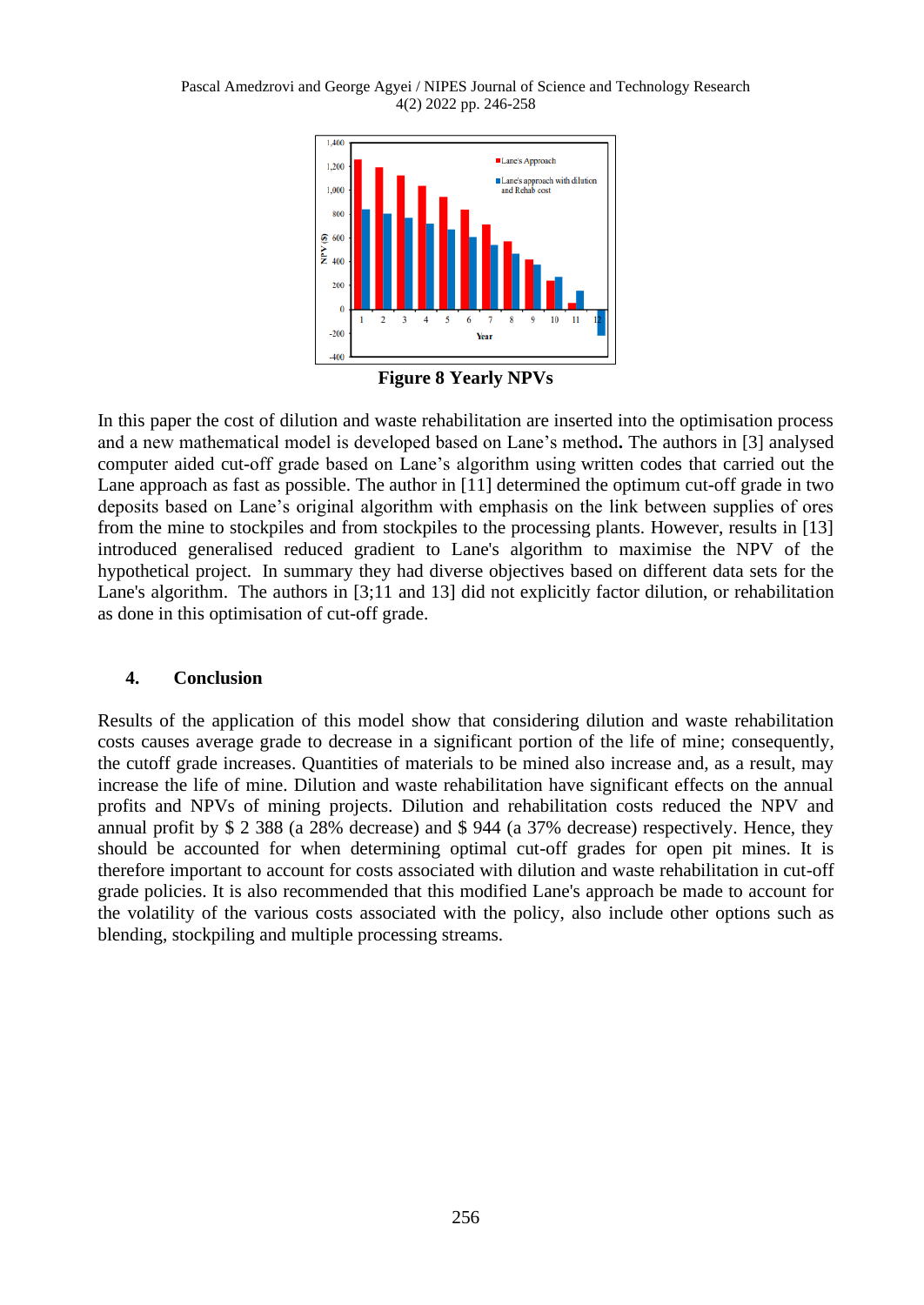# **Nomenclature for Defining Parameters of the Model**

| <b>Variable</b>  | <b>Definition</b>                                                                                                                                                                  | <b>Unit of Measurement</b>                                                                                                                               |
|------------------|------------------------------------------------------------------------------------------------------------------------------------------------------------------------------------|----------------------------------------------------------------------------------------------------------------------------------------------------------|
| $\boldsymbol{M}$ | The maximum amount of material (ore and waste) that                                                                                                                                | for example, 50.000 tons per                                                                                                                             |
|                  | a mine can produce in a given period                                                                                                                                               | year                                                                                                                                                     |
| $\mathcal{C}$    | The maximum amount of ore that can be processed<br>through the concentrator in a given period.                                                                                     | (for example, 1000 tons pe<br>assuming<br>year),<br>an<br>unrestricted supply of input<br>ore from the mine, producing<br>a concentrate of a fixed-grade |
| $\mathbb{R}$     | The maximum amount of final product (commodity<br>mined) produced in a set period                                                                                                  | (for<br>example,<br>400<br>grams/year).                                                                                                                  |
| $\boldsymbol{m}$ | The mining cost of material moved irrespective of<br>material class (ore or waste).                                                                                                | expressed in dollars per ton                                                                                                                             |
| $\mathbf c$      | The concentrating costs. Usually comprises cost<br>involved in crushing, grinding, floating, leaching, and<br>other processes                                                      | expressed in dollars per ton of<br>milled material                                                                                                       |
| $\bf r$          | all<br><b>This</b><br>incurred<br>includes<br>costs<br>during<br>the<br>manufacturing and selling stages, such as smelting,<br>refining, packaging, freight, insurance, and so on. | This is given in terms of<br>dollars per unit of product                                                                                                 |
|                  | The fixed cost includes all costs such as rent,<br>administration, road and building maintenance, and so<br>on that are independent of production levels.                          | It is expressed as a fixed cost<br>over the production period<br>under<br>consideration<br>(for<br>example, one year).                                   |
| S                | This is expressed as a price per unit of product                                                                                                                                   | Dollars per unit                                                                                                                                         |
| $\mathcal{Y}$    | The percentage of minerals in the original ore feed<br>retained in the final product                                                                                               | $\%$                                                                                                                                                     |
| $\overline{d}$   | This is the current discount rate.                                                                                                                                                 | $\%$                                                                                                                                                     |
| Qm               | The quantity of material to be mined                                                                                                                                               | tons                                                                                                                                                     |
| $Q_c$            | The quantity of ore sent to the concentrator                                                                                                                                       | tons                                                                                                                                                     |
| $Q_r$            | The amount of product produced over the production<br>period.                                                                                                                      | tons                                                                                                                                                     |
| T                | The length of the production period being considered                                                                                                                               | (for example, one year).                                                                                                                                 |
|                  |                                                                                                                                                                                    |                                                                                                                                                          |